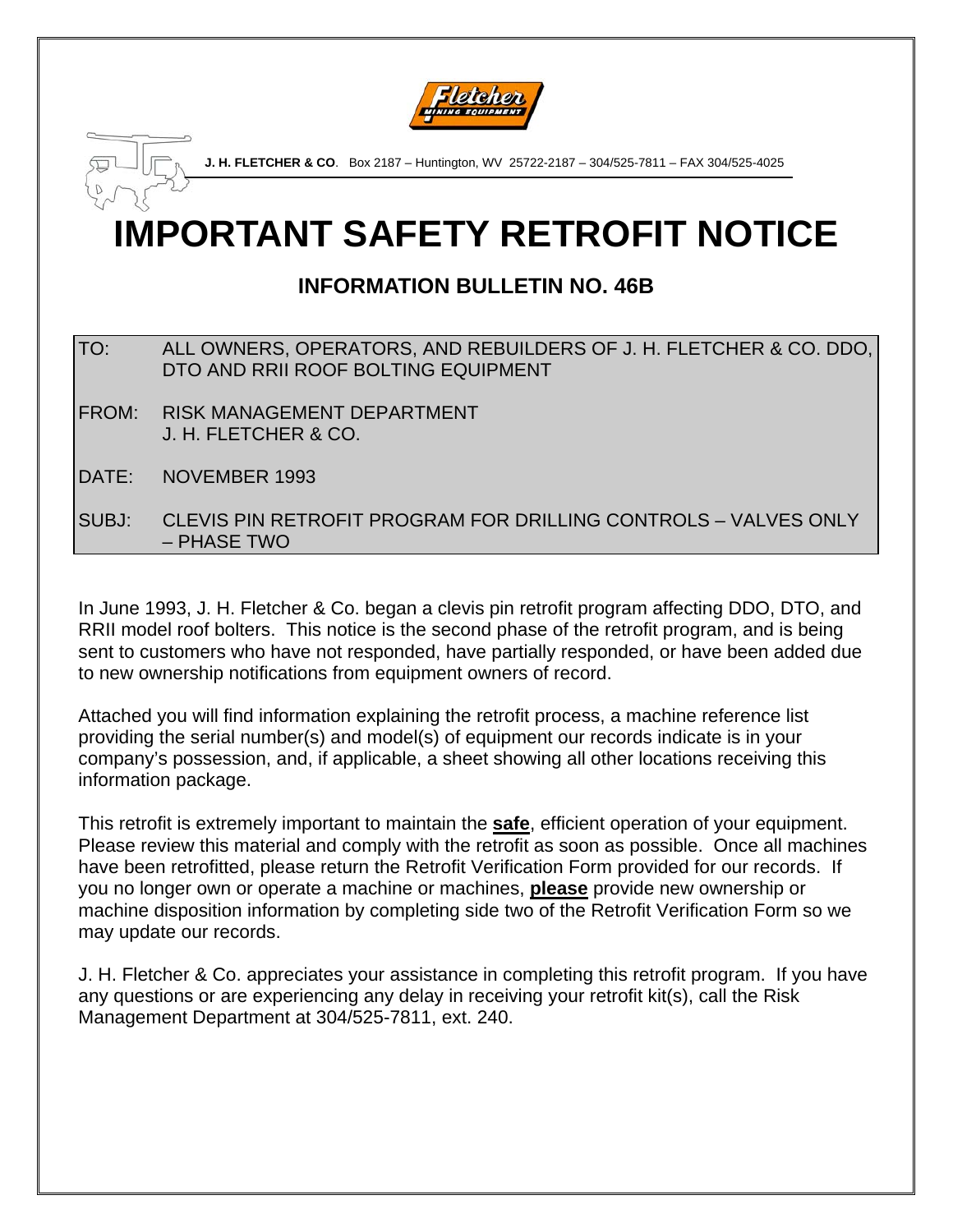## CLEVIS PIN RETROFIT PROGRAM – PHASE TWO

All J. H. Fletcher & Co. Model DDO and RRII roof bolters manufactured between January 1974 through May 1993, incorporated a clevis pin and a cotter key to hold the handle onto the valve bank (See Illustration No. 1). This system of connecting the valve bank handles with the valve section stem has been used by J. H. Fletcher & Co. for many years without problems.

Recently, J. H. Fletcher & Co. discovered that the clevis pin arrangement **may** cause the rear valve bank handles to stick on cotter pins in the front valve bank of the drilling controls if specific mechanical conditions exist. The cotter key must extend vertically from the clevis pin and the handle must be bent to interfere with this cotter key. In order to reduce this potential risk from the use of this clevis pin arrangement, we are now undertaking a retrofit of the front pins on the forward valve bank (See Illustration No. 2).

#### WHO IS AFFECTED:

All owners of DDO, DTO and RRII J. H. Fletcher & Co. roof bolters built from January 1974 through May 1993.

#### WHAT TO DO:

If you own a DDO, DTO or RRII **IMMEDIATELY** contact the J. H. Fletcher & Co. Service Department, COLLECT at 304/525-7811. Provide the serial number(s) for the affected unit(s) and request Retrofit Kit No. 159993. Each kit will be for use on the front valve bank arrangement, which will affect four (4) handles (feed, swing, extend, canopy post) and will require four clevis pins and eight "E" clips for each boom arm.

J. H. Fletcher & Co. encourages you to perform installation immediately, following the recommended installation guidelines provided in this letter and with the retrofit kit.

When field conversion has been completed, return the enclosed Retrofit Verification Form in the self-addressed envelope provided.

Even if you do not require this retrofit kit, please complete the enclosed Retrofit Verification Form and return it for our records. Prompt completion of this status form will enable us to determine which roof bolters you have retrofitted with the kit, which have been transferred or sold to another company, and which are permanently out of service. For your reference, we have provided a list of machines we believe are in your possession (see Machine Reference List).

All future replacement clevis pins and cotter keys that are ordered under the existing part number 30378 will be shipped with this new design.

A new part sheet has also been provided to replace Drawing HY-40 of this component in your Parts Catalog.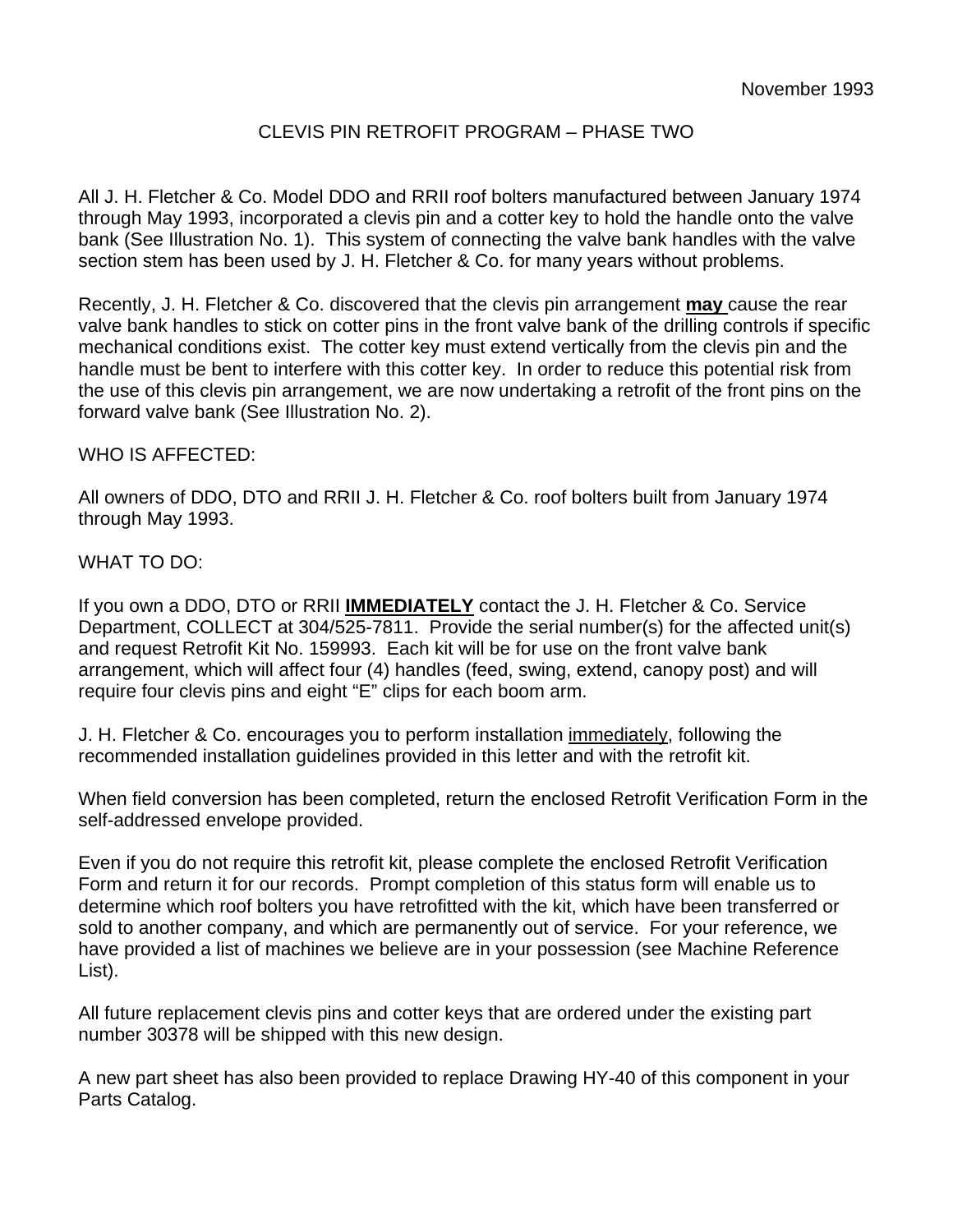Information Bulletin No. 46B Subject: Clevis Pin Retrofit Program – Phase Two November 1993 Page 2

## WHAT J. H. FLETCHER & CO. WILL DO:

J. H. Fletcher & Co. will furnish a field conversion kit for each of your affected machines. The necessary number of kits will be provided to you FREE OF CHARGE. These kits can be shipped directly to you or to the mine. Please specify shipping information when placing orders. Retrofit of the replacement pins and "E" retainer clips can be accomplished at your work site by following the instructions supplied with each kit. If you encounter problems in installing these kits, J. H. Fletcher & Co. will provide consulting and technical services through our Sales Department upon request.

WHY THIS RETROFIT IS NECESSARY:

Due to the importance of these pins in the overall assembly and correct operation of the handles, J. H. Fletcher & Co. considers it of vital importance that these handles be retrofitted with the new pin assembly to reduce the risk of a machine malfunction or possible injury.

#### EFFECT OF FAILURE TO RETROFIT:

If your company fails to replace the existing clevis pins for each DDO, DTO and RRII roof bolter, you will unnecessarily expose your employees to a possible injury.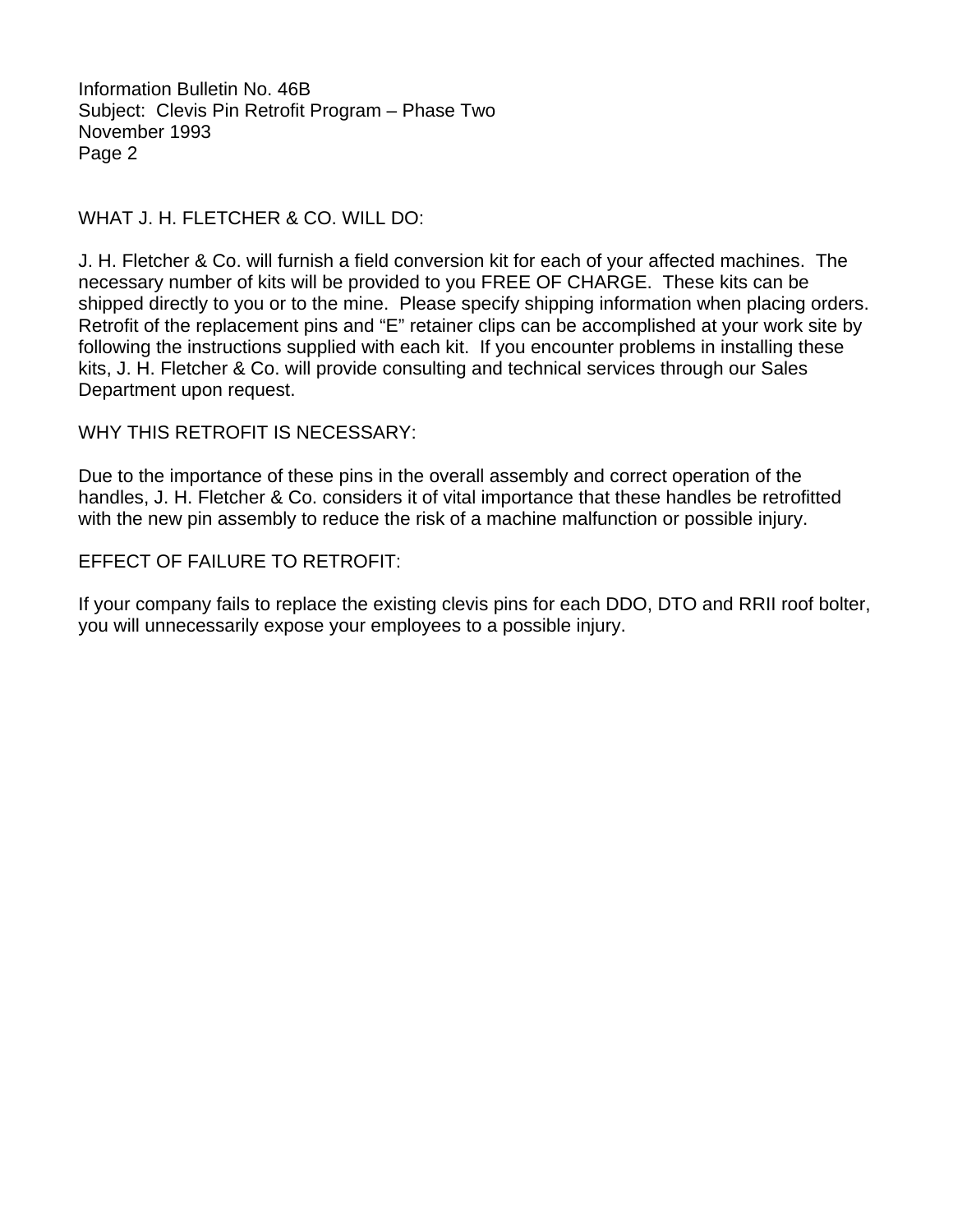## CLEVIS PIN RETROFIT PROGRAM PHASE TWO

### RETROFIT VERIFICATION FORM

Please complete and return this Retrofit Verification Form after clevis pin replacement has been completed. Your cooperation in identifying transferred, sold, and permanently out-of-service equipment is appreciated.

- ( ) Our company has complied with this retrofit; provide model(s) and serial number(s).
- ( ) Our company is not affected by this retrofit.

## **REPLACEMENT CLEVIS PINS AND "E" CLIPS HAVE BEEN INSTALLED IN THE FOLLOW-ING EQUIPMENT:**

\_\_\_\_\_\_\_\_\_\_\_\_\_\_\_\_\_\_\_\_\_\_\_\_\_\_\_\_\_\_\_\_\_\_\_\_\_\_\_\_\_\_\_\_\_\_\_\_\_\_\_\_\_\_\_\_\_\_\_\_\_\_\_\_\_\_\_\_\_\_\_\_\_\_\_\_

| MODEL:<br><u> 1980 - Andrea Andrews, amerikansk politik (</u><br>SERIAL NO.: _____________________________                              | MODEL: ___________________________<br>SERIAL NO.: ___________________________  |
|-----------------------------------------------------------------------------------------------------------------------------------------|--------------------------------------------------------------------------------|
| MODEL:<br>SERIAL NO.: _____________________________                                                                                     |                                                                                |
| MODEL:<br><u> 1980 - Jan Barnett, fransk politiker og den som andre og det for det s</u><br>SERIAL NO.: _______________________________ | MODEL: ___________________________                                             |
| MODEL:<br><u> 1989 - Jan Barbara, manazarta bashkar a shekara ta 1989 - Andrea San A</u><br>SERIAL NO.: _____________________________   | MODEL: __________________________<br>SERIAL NO.:___________________________    |
| MODEL:<br><u> 2000 - Jan Barnett, mars et al. (</u><br>SERIAL NO.: ______________________________                                       | MODEL: __________________________<br>SERIAL NO.:______________________________ |
| MODEL:<br>SERIAL NO.: ______________________________                                                                                    | MODEL: _____________________________<br>SERIAL NO.:___________________________ |

**PLEASE TAKE A MOMENT TO COMPLETE SIDE TWO OF THIS FORM.**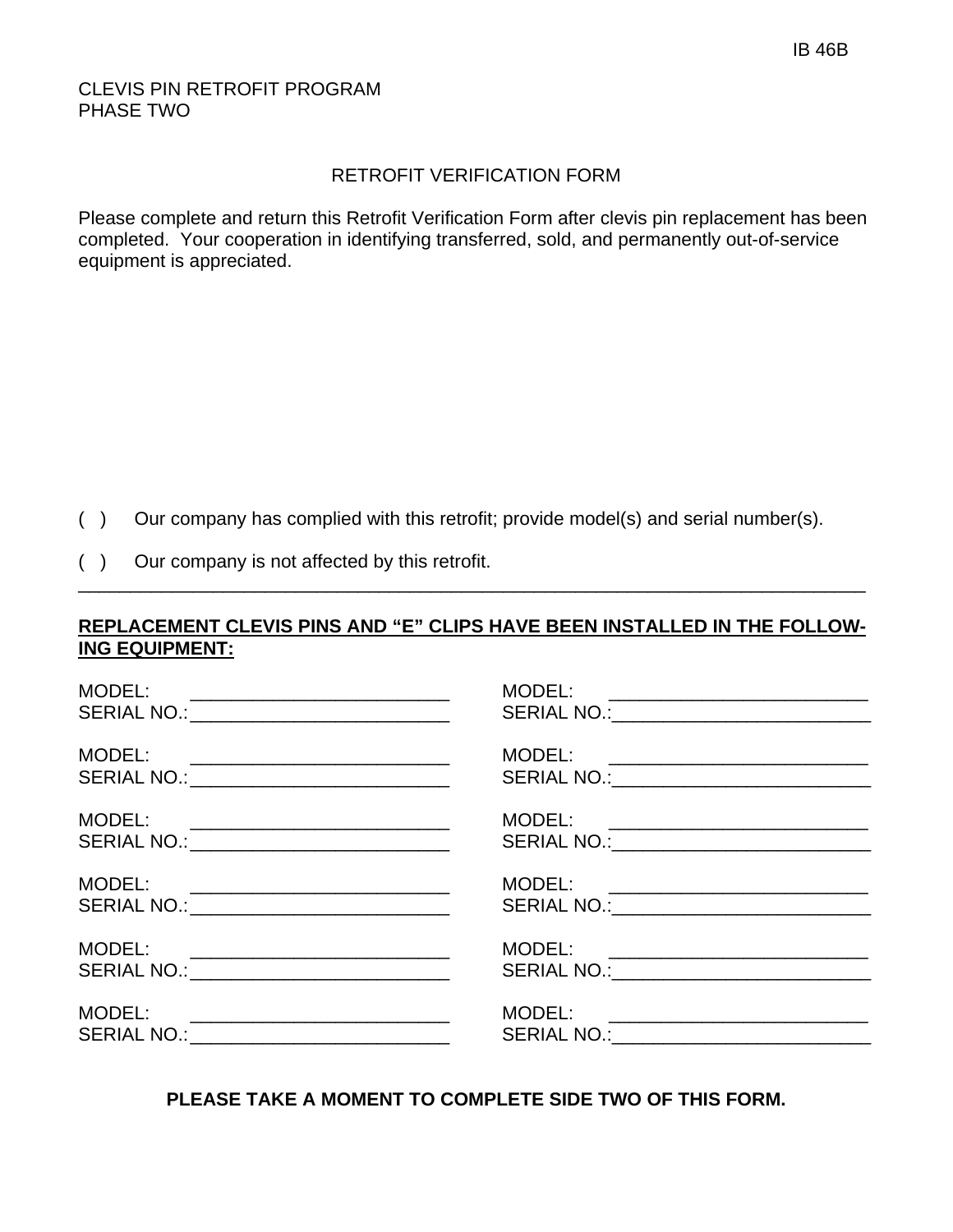#### CLEVIS PIN RETROFIT PROGRAM PHASE TWO

#### INACTIVE EQUIPMENT DISPOSITION

#### SOLD OR TRANSFERRED EQUIPMENT:

| MODEL:<br>SERIAL NO.: ___________________________                                                                                                                         | OWNER:<br>ADDRESS:<br><u> 2000 - Jan James James Jan James James James James James James James James James James James James James Jam</u> |  |
|---------------------------------------------------------------------------------------------------------------------------------------------------------------------------|--------------------------------------------------------------------------------------------------------------------------------------------|--|
|                                                                                                                                                                           | PHONE NO.:<br>TRANSACTION DATE: __________________________                                                                                 |  |
| MODEL:<br>SERIAL NO.: _____________________________                                                                                                                       | OWNER:                                                                                                                                     |  |
|                                                                                                                                                                           | PHONE NO.:<br>TRANSACTION DATE: __________________________                                                                                 |  |
| MODEL:<br><u> 2002 - Jan James James Barnett, president politik (</u><br>SERIAL NO.: __________________________<br>MODEL:<br>SERIAL NO.: _________________________        | OWNER:<br>ADDRESS:                                                                                                                         |  |
|                                                                                                                                                                           |                                                                                                                                            |  |
|                                                                                                                                                                           | OWNER:                                                                                                                                     |  |
|                                                                                                                                                                           | PHONE NO.:<br>TRANSACTION DATE:                                                                                                            |  |
| EQUIPMENT THAT IS PERMANENTLY OUT-OF-SERVICE:                                                                                                                             |                                                                                                                                            |  |
| MODEL:<br><u> 1989 - Jan James James Barnett, fizik eta idazlear (</u><br>SERIAL NO.: <u>________________________</u>                                                     | MODEL:                                                                                                                                     |  |
| MODEL:<br><u> 1989 - Jan James James Barnett, fizik ar meninsk politik (d. 1989)</u><br>SERIAL NO.: ___________________________                                           |                                                                                                                                            |  |
| MODEL:<br><u> 2002 - Jan James James Jan James James James James James James James James James James James James James James</u><br>SERIAL NO.: _________________________ | MODEL:<br>SERIAL NO.: SERIAL NO.:                                                                                                          |  |
| <b>COMMENT:</b>                                                                                                                                                           |                                                                                                                                            |  |
| Dated:                                                                                                                                                                    |                                                                                                                                            |  |
| CM No.:                                                                                                                                                                   | <b>Authorized Representative</b>                                                                                                           |  |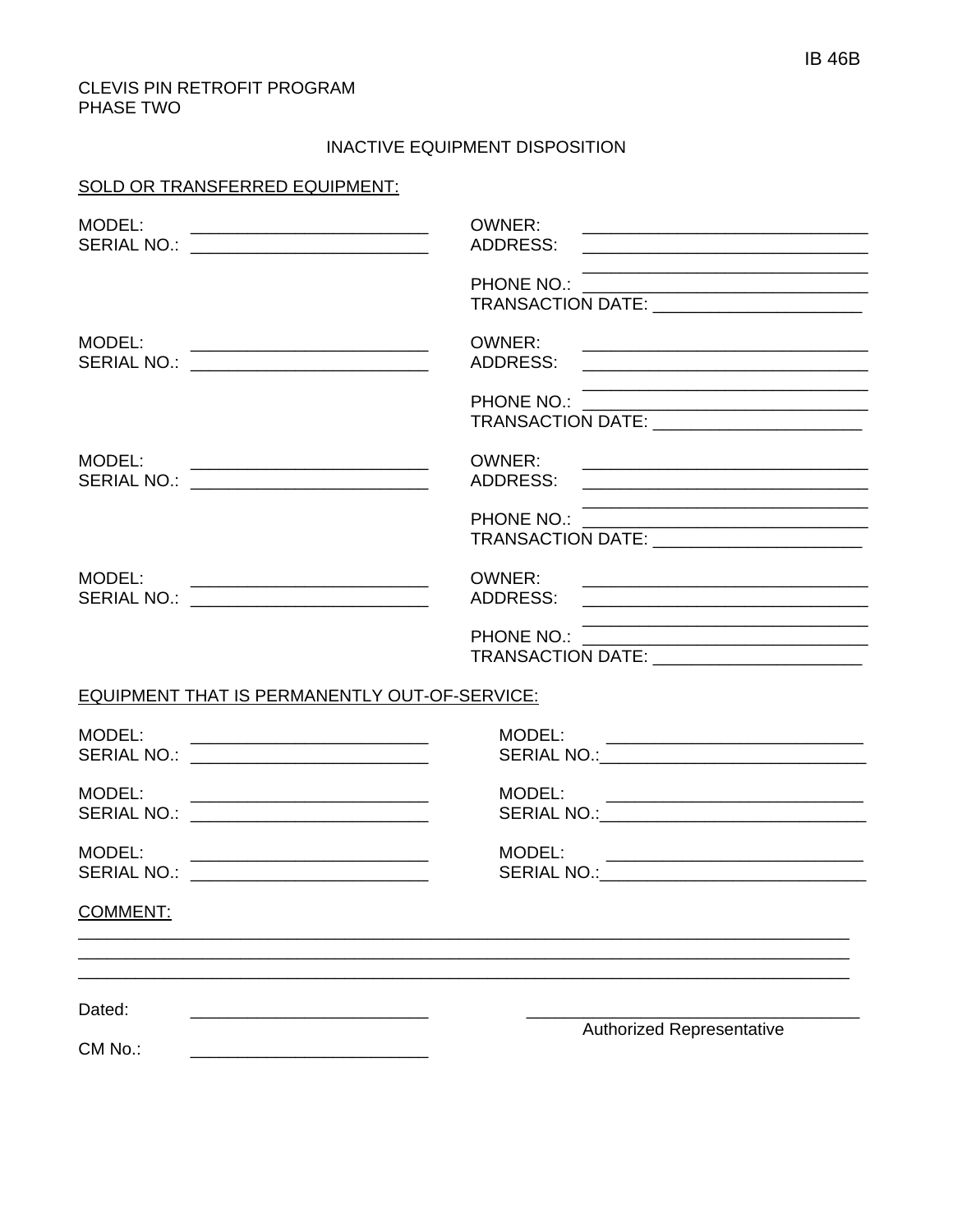## APPLICATION INSTRUCTIONS BULLETIN NO. TWO

## IMPORTANT

## INSTRUCTIONS FOR INSTALLATION OF 159993 RETROFIT KIT

Installation of the 159993 Retrofit Kit can be easily accomplished by authorized maintenance personnel following the service steps provided below:

- 1. Tram the machine to a location that is free of obstructions, machinery, and has adequate roof support.
- 2. Place boom arms in a position that provides adequate work space.
- 3. Lower drill boom to floor.
- 4. Turn breaker off on machine.
- 5. Turn breaker off at power center. Follow your company's lock-out policy.
- 6. First, remove old clevis pins and cotter key from each affected handle, staring from the relief valve side (See Illustration No. 3). Then install replacement cotter key and "E" clip pin, part number 30378, on the front handle pin identified. Install these new pins also from the relief valve side. Check for the following conditions after installation:
	- a. All handles should work freely. Actuate the up/down functions. The handles must return to the centered or "neutral" position.
	- b. All handles must be level with one another. No handle should protrude above another handle.
	- c. All handles should be evenly spaced. No handle should touch or rest against another handle.
	- d. All handle functions should be clearly marked.
	- e. Make sure you have a slotted handle guide on the handles to prevent overlap. For additional information concerning the specific guide for your machine, contact the J. H. Fletcher & Co. Service Department.
- 7. When you are ready to energize the machine, turn power on at power center, turn breaker on, and test all controls at least three (3) times to ensure the machine handles do not stick and always return to the neutral position. Then shut the machine down by actuating the strip switch.
- 8. Notify the shift foreman of the serial number of the machine that has been retrofitted, and that the machine is operating properly.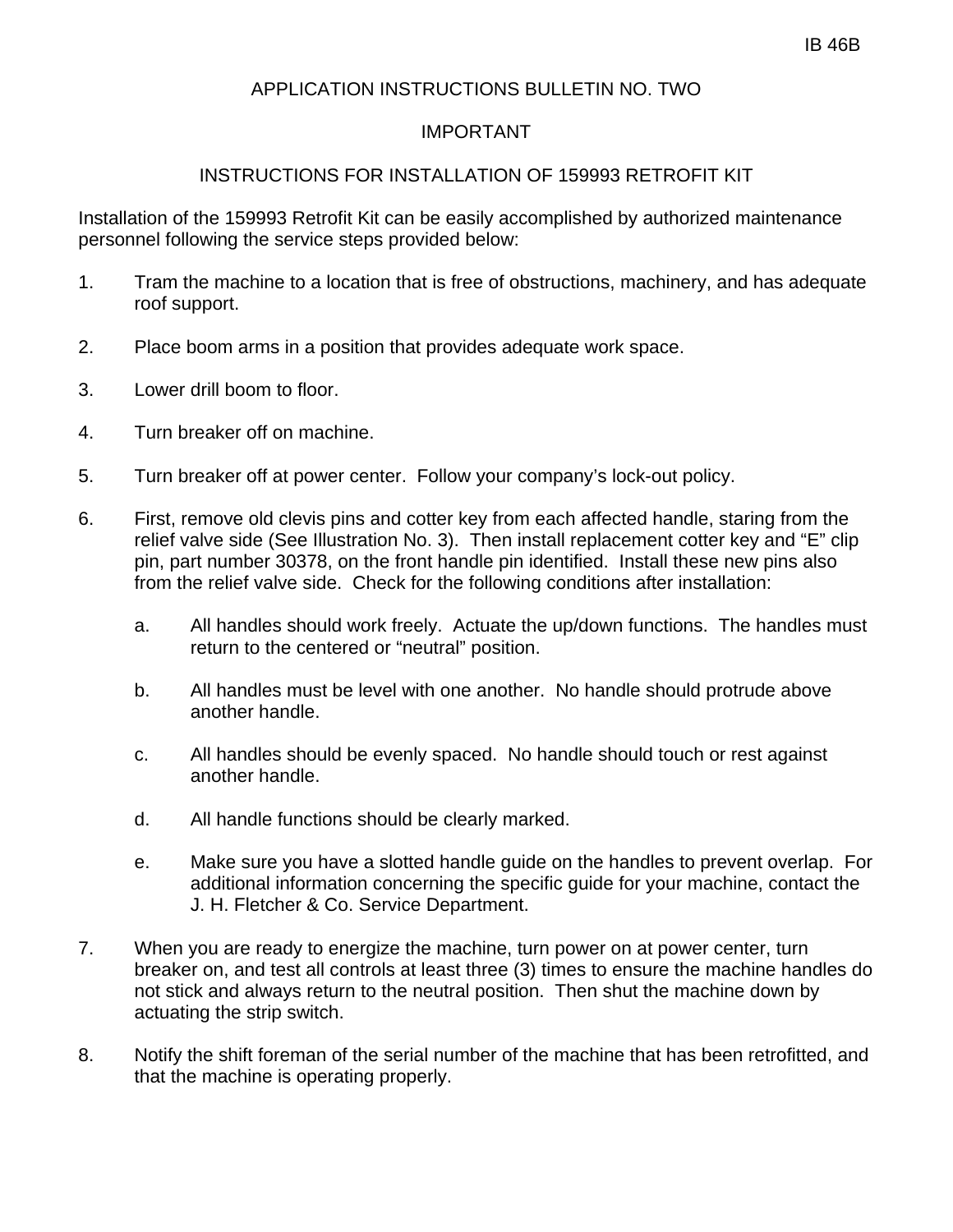Application Instructions Bulletin No. Two Instructions for Installation of 159993 Retrofit Kit Page 2

- 9. ROUTINELY CHECK THE "E" CLIPS TO ENSURE THEY ARE PROPERLY SEATED IN THE CLEVIS PIN.
- 10. ALWAYS CHECK YOUR MACHINE REGULARLY TO ENSURE THE HANDLE FUNCTION IS CLEARLY MARKED AND NO HANDLE IS BENT OR RAISED HIGHER THAN OTHER HANDLES IN THE SAME VALVE BANK.
- 11. Follow the same procedure as recommended in No. 7 for all affected equipment.
- 12. EFFECTIVE WITH THIS NOTICE, ANY NEW PINS ORDERED UNDER PART NUMBER 30378 WILL BE SHIPPED WITH THIS NEW COTTER KEY AND "E" CLIP PIN.

If you have any questions, please call the Risk Management Department at 304/525-7811, extension 240.

# **WARNING**

ONLY AUTHORIZED MAINTENANCE PERSONNEL SHOULD ASSIST IN THE INSTALLATION OF THESE PARTS.

ALWAYS USE ORIGINAL EQUIPMENT MANUFACTURER REPLACEMENT PARTS TO ENSURE COMPATIBILITY.

RETAIN THESE INSTRUCTIONS FOR FUTURE REFERENCE.

Part Number 159994 Clevis Pin Retrofit Program November 1993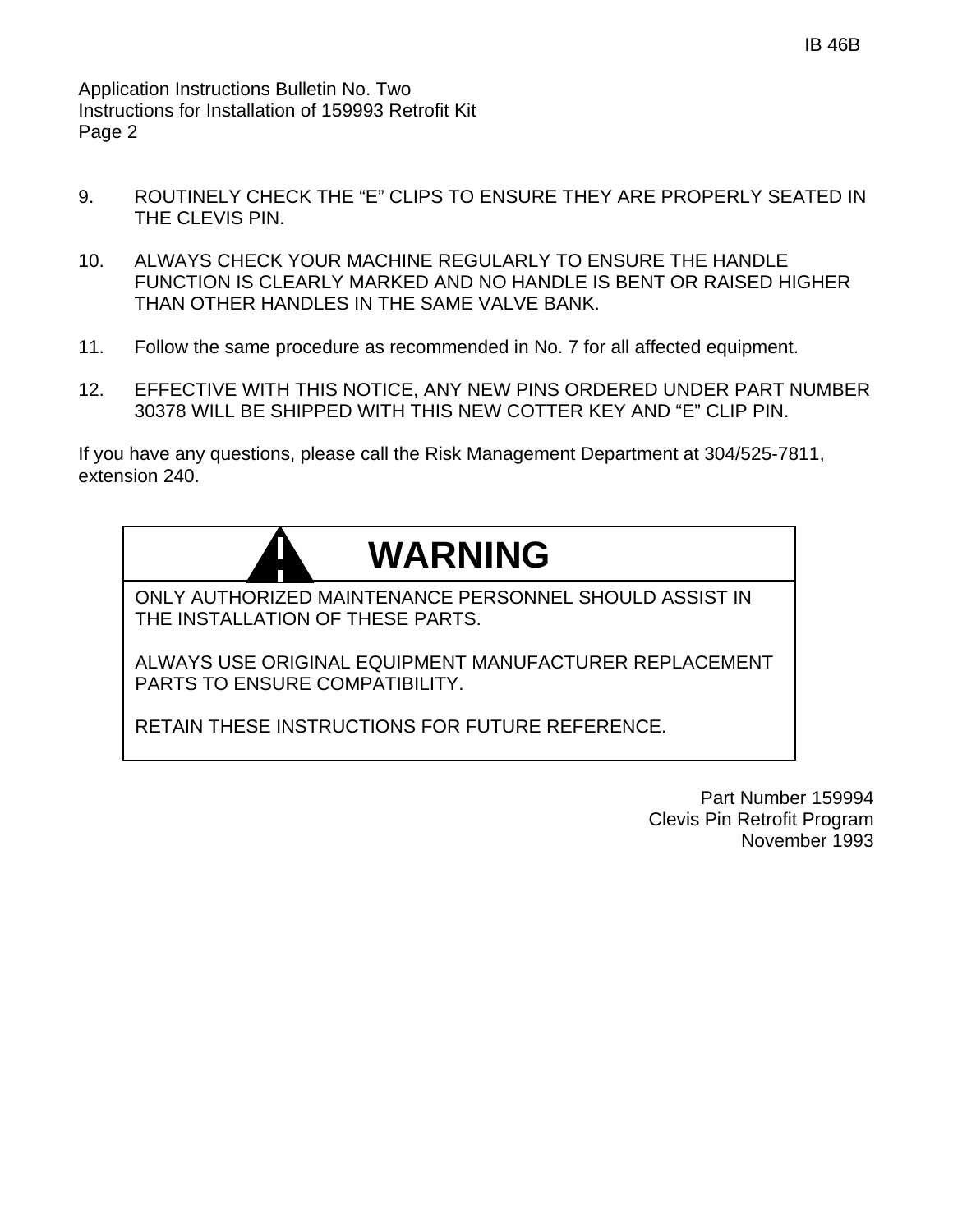# ILLUSTRATION NO. 1

# PHOTOGRAPH SHOWING OLD APPLICATION



Clevis Pin Retrofit Program Phase Two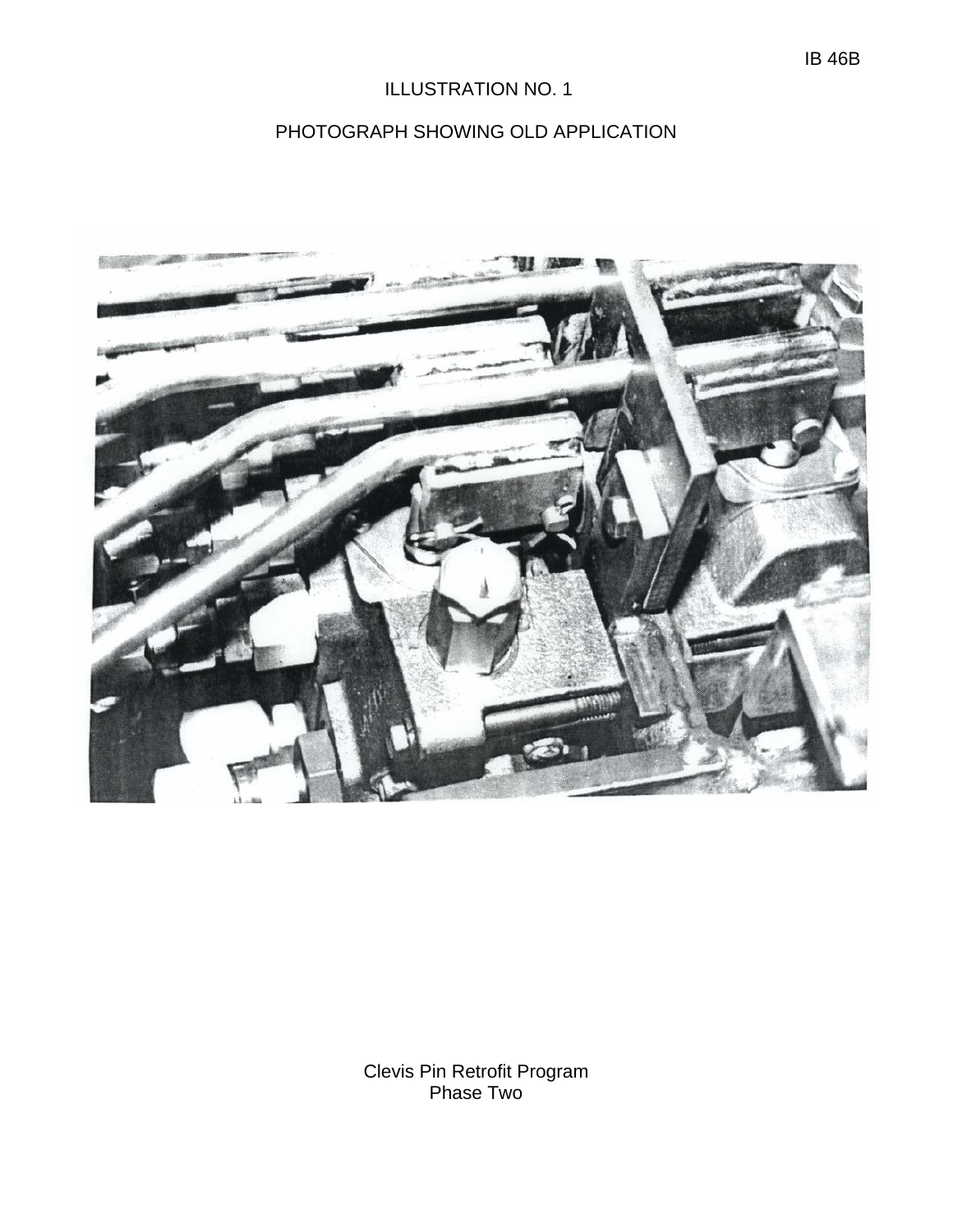# ILLUSTRATION NO. 2

# PHOTOGRAPH SHOWING VALVE WITH NEW ARRANGEMENT



# RETROFIT KIT NO. 159993

Clevis Pin Retrofit Program Phase Two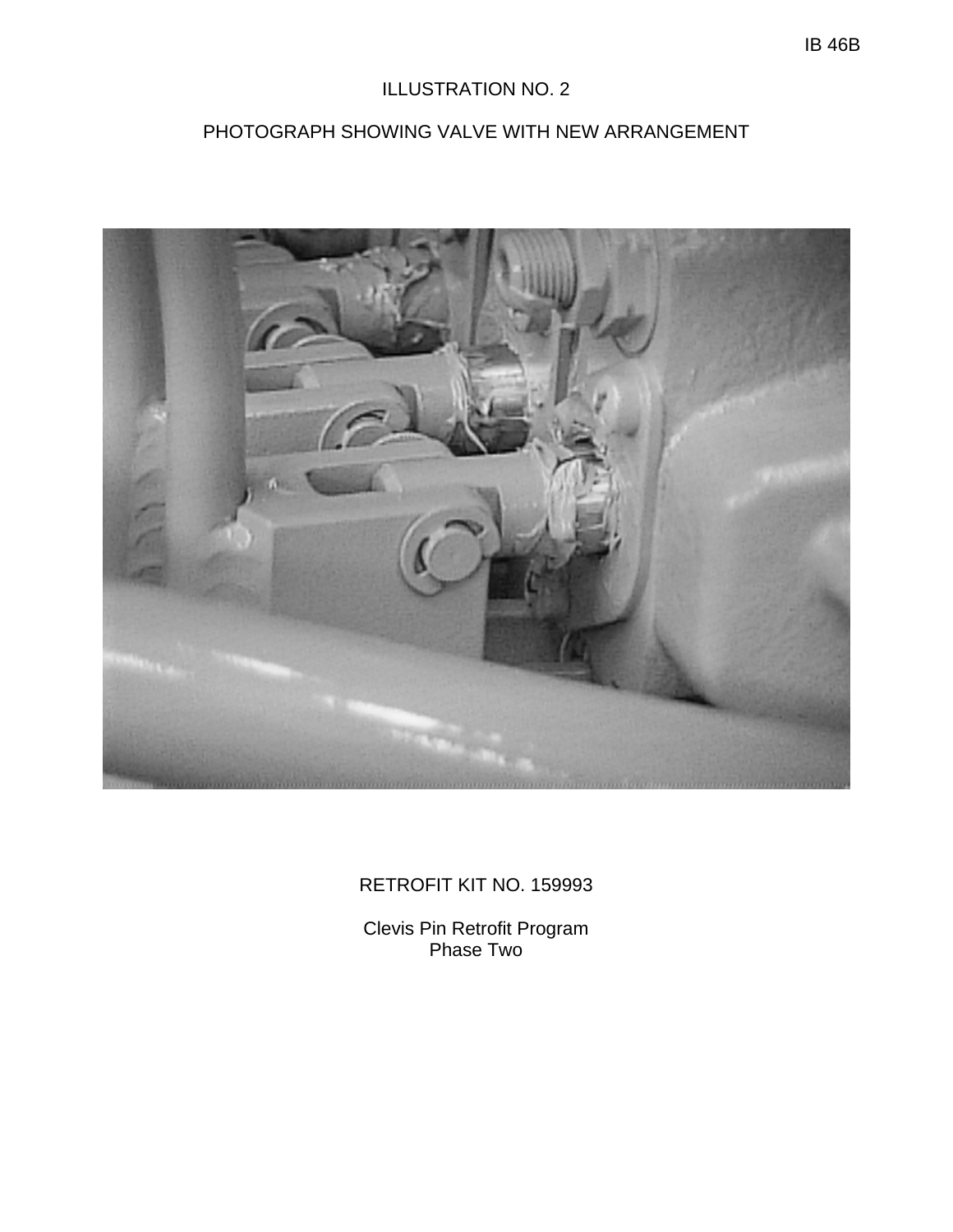#### **ILLUSTRATION NO. 3**